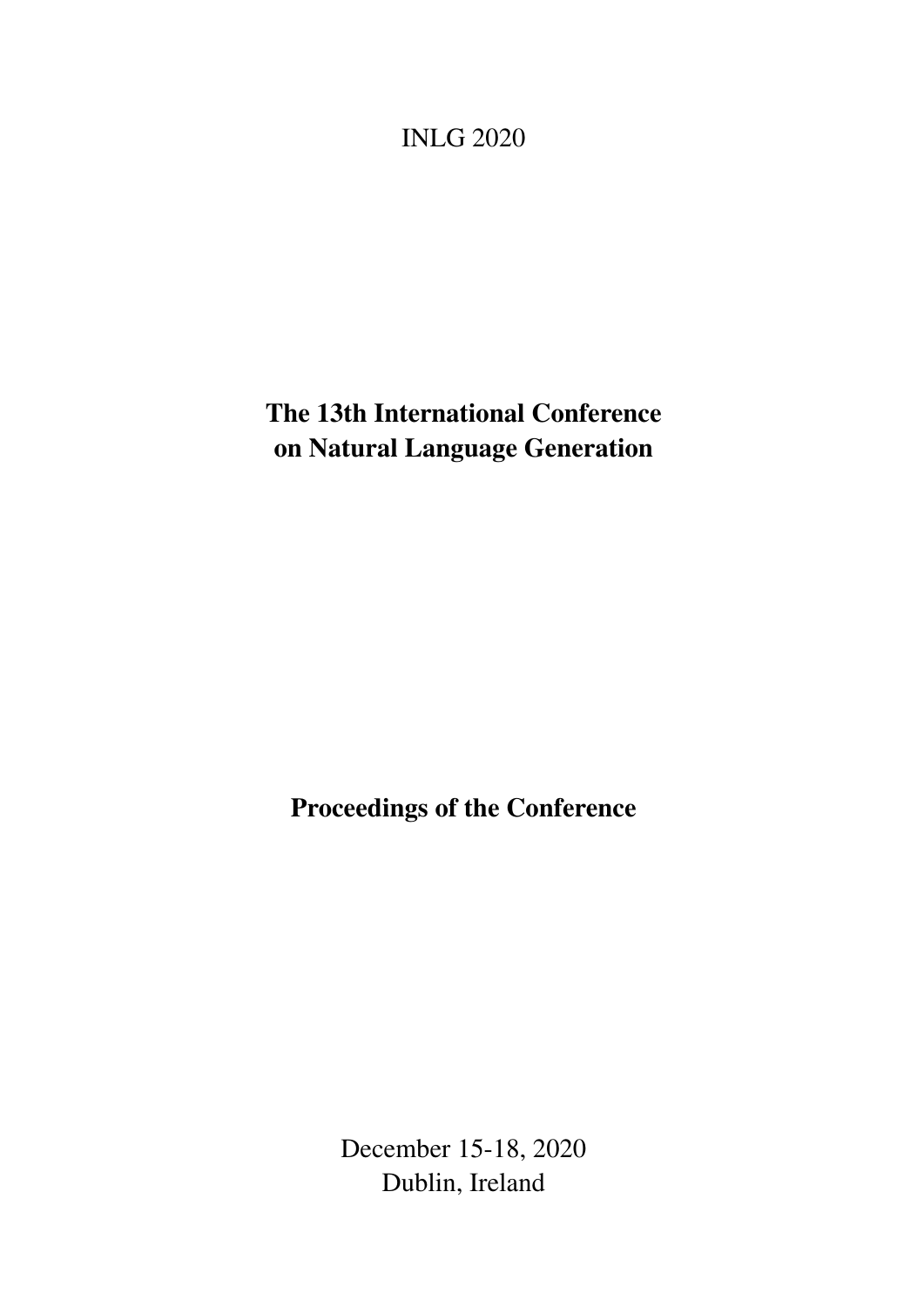c 2020 The Association for Computational Linguistics

Order copies of this and other ACL proceedings from:

Association for Computational Linguistics (ACL) 209 N. Eighth Street Stroudsburg, PA 18360 USA Tel: +1-570-476-8006 Fax: +1-570-476-0860 acl@aclweb.org

ISBN 978-1-952148-54-5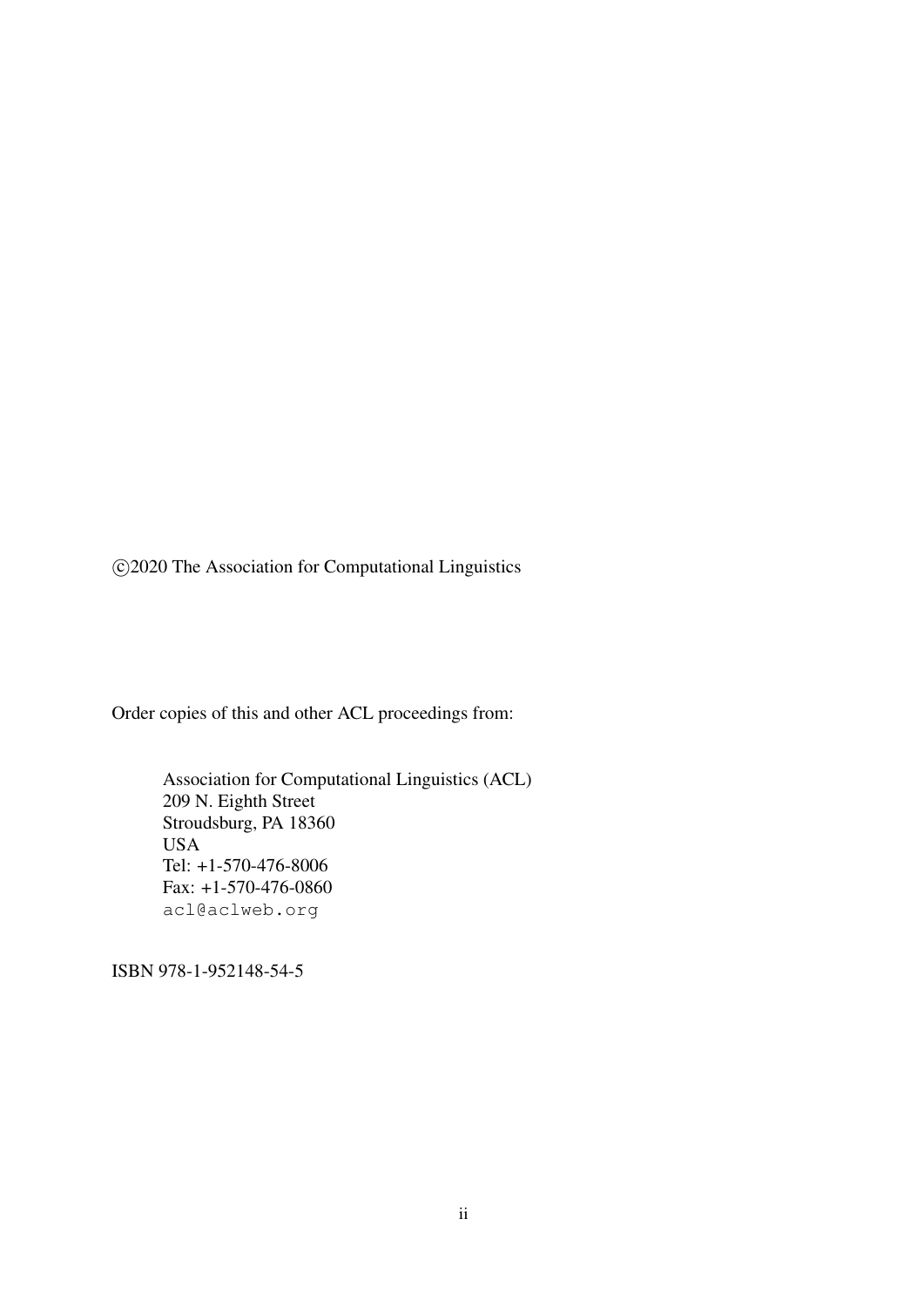# Preface

We are pleased to present the Proceedings of the 13th International Natural Language Generation Conference (INLG 2020). Due to the COVID-19 pandemic, this year the conference was held online, virtually from Dublin City University (DCU) on December 15-18 2020.

INLG 2020 was organised by ADAPT, the world-leading Science Foundation Ireland(SFI) funded Research Centre for Digital Media Technology and the University of Aberdeen. The event took place under the auspices of the Special Interest Group on Natural Language Generation (SIGGEN) of the Association for Computational Linguistics (ACL).

The INLG conference is the main international forum for the discussion of all aspects of Natural Language Generation (NLG), including data-to-text, concept-to-text, text-to-text and vision-to-text approaches. Special topics of interest for the 2020 edition included:

- Generating text in languages beyond English,
- NLG approaches from visual inputs (images, charts and virtual environments), and
- Evaluation of NLG Systems, with papers revisiting evaluation methodologies and human studies, and two Shared Task proposals.

Three international keynote speakers, experts on NLG and Multi-Modal and Multi-Lingual Generation contributed to this year's program:

- *•* Claire Gardent (CNRS / LORIA, France)
- *•* Lucia Specia (Imperial College London / University of Sheffield, UK and ADAPT Centre, DCU, Ireland)
- *•* Michael White (Ohio State University, United States)

In addition to the main conference, a number of workshops were accepted following an open Call for Workshop Proposals:

- *•* 1st Workshop on Discourse Theories for Text Planning
- 2nd Workshop on Interactive Natural Language Technology for Explainable Artificial Intelligence (NL4XAI)
- 2nd Workshop on Natural Language Generation for Human-Robot Interaction (NLG4HRI)
- *•* 1st Workshop on Evaluating NLG Evaluation
- *•* 3rd Workshop on Natural Language Generation from the Semantic Web

The main conference unfolds over two and a half days to accommodate the number of submissions. For the main conference, we received 119 submissions, of which 27 were accepted as long papers, 15 as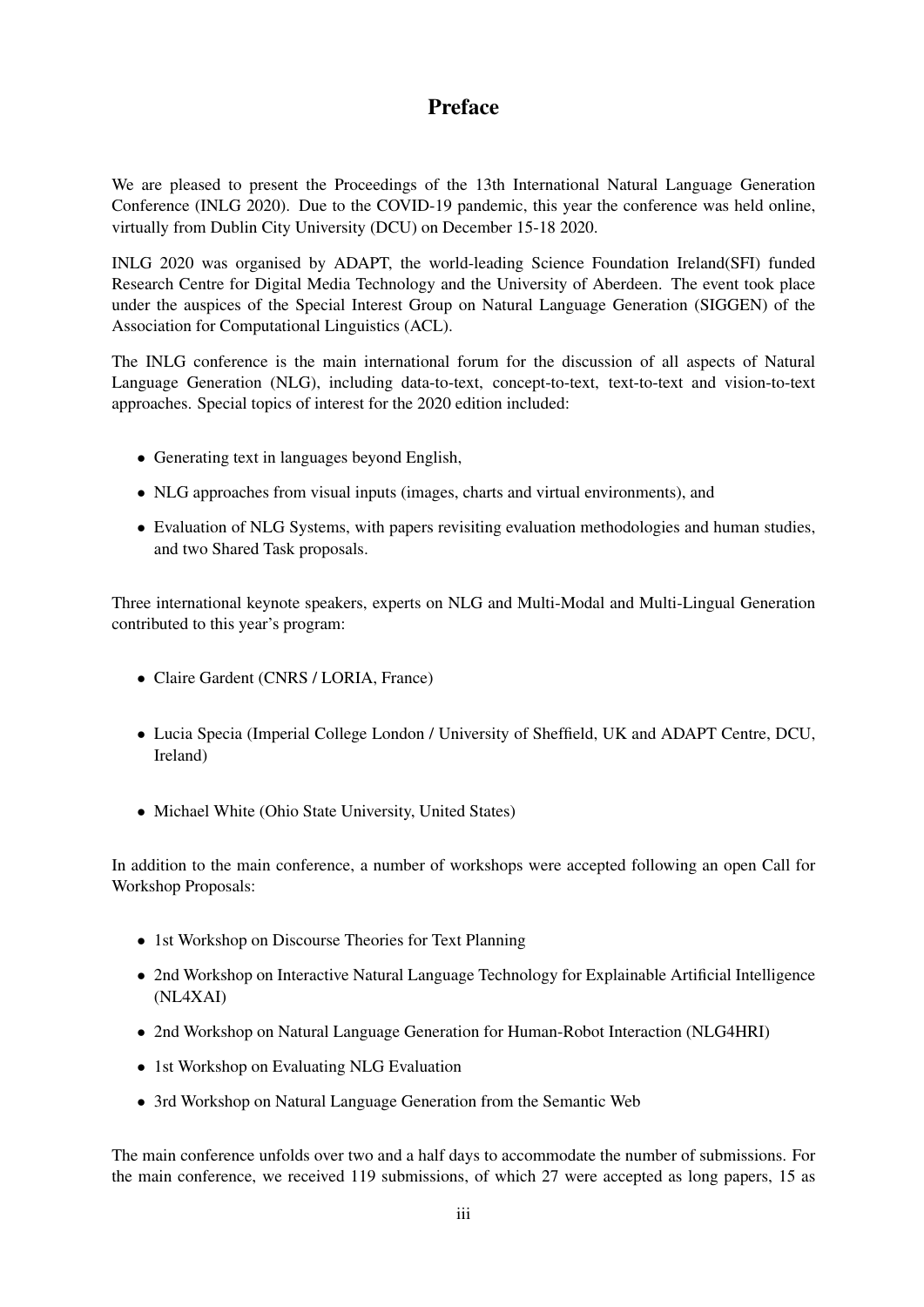short papers, 1 as demo paper, and 3 as generation challenge papers. All accepted papers for the main conference are included in these proceedings.

We received financial support from the following sponsors:

- *•* Google
- *•* ARRIA NLG
- *•* Huawei
- *•* ADAPT Centre for Digital Media Technology
- *•* Bloomberg L.P.

We would like to thank all our sponsors for their support, and in particular Abbey Conference Management for their hard work for the smooth transition to deliver INLG 2020 online. Finally would also like to extend our gratitude to all speakers, (area) chairs and reviewers for their excellent work.

Brian Davis Yvette Graham John Kelleher Yaji Sripada

INLG 2020 Programme Chairs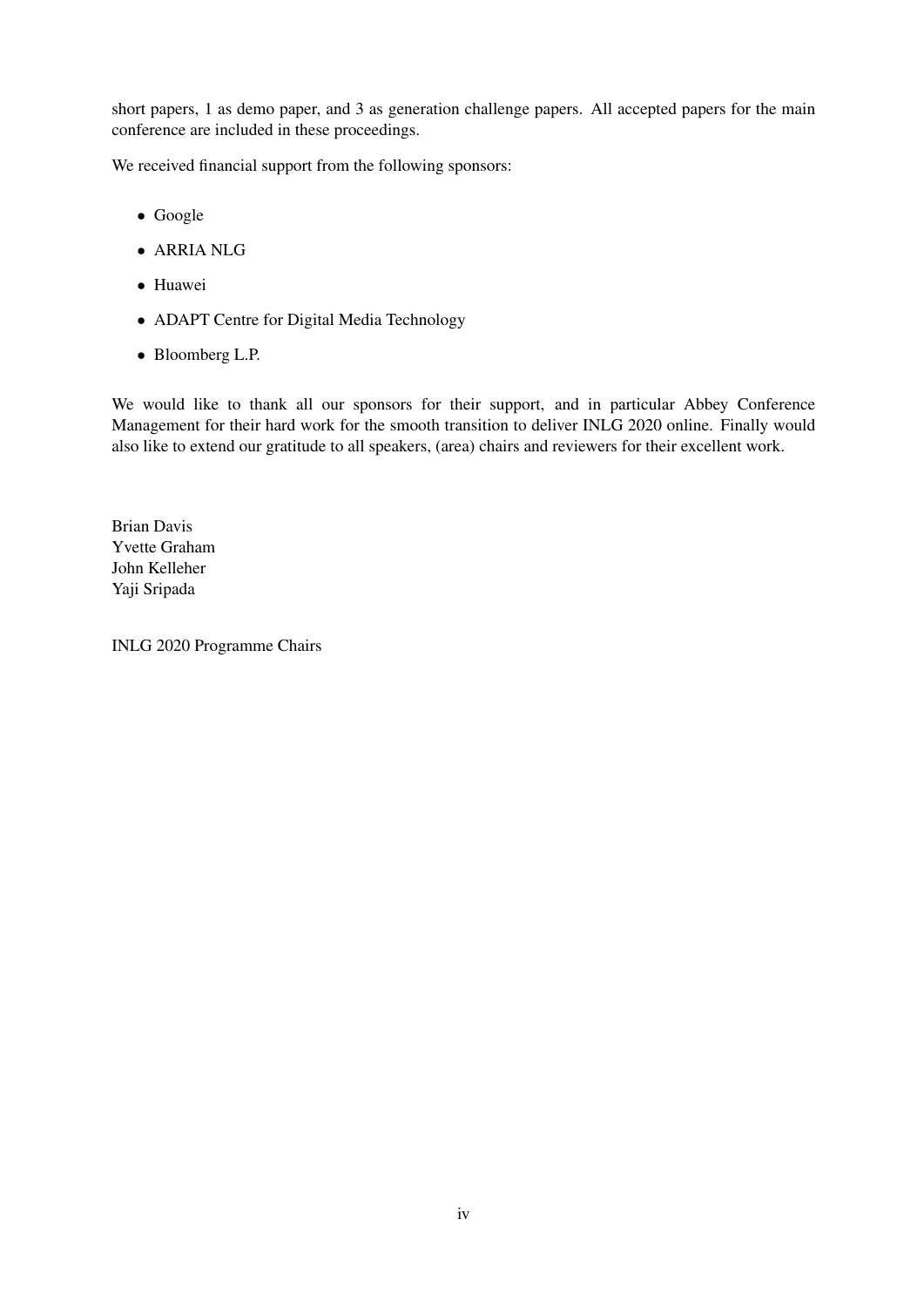#### Programme Chairs:

Brian Davis (ADAPT, Dublin City University , Ireland) Yvette Graham (ADAPT, Trinity College Dublin, Ireland) John Kelleher (ADAPT, Technical University of Dublin, Ireland) Yaji Sripada (University of Aberdeen, Scotland, UK)

#### Invited Speakers:

Claire Gardent (CNRS / LORIA, France) Lucia Specia (Imperial College London / University of Sheffield, UK ADAPT Centre, DCU, Ireland) Michael White (Ohio State University, United States)

#### Workshop Chair:

Daniel Braun (TU Munich, Germany)

## Publication Chair:

Laura Perez-Beltrachini (University of Edinburgh, Scotland, UK)

## Sponsorship Chair:

Gerasimos Lampouras (Huawei Noah's Ark Lab, London, UK)

#### Challenge Chair:

Thiago Castro Ferreira (Federal University of Minas Gerais, Brazil)

#### Local Organization Committee:

Carol O'Toole (ADAPT, Dublin City University, Ireland) Brian Davis (ADAPT, Dublin City University, Ireland) John Kelleher (ADAPT, Technical University of Dublin, Ireland)

## Area Chairs:

Anya Belz (University of Brighton) Alberto Bugarín Diz (Univ. Santiago de Compostela) Kees van Deemter (Utrecht University) Pablo Duboue (Textualization Software Ltd.) Albert Gatt (University of Malta) Emiel Krahmer (Tilburg University) Chenghua Lin (University of Sheffield)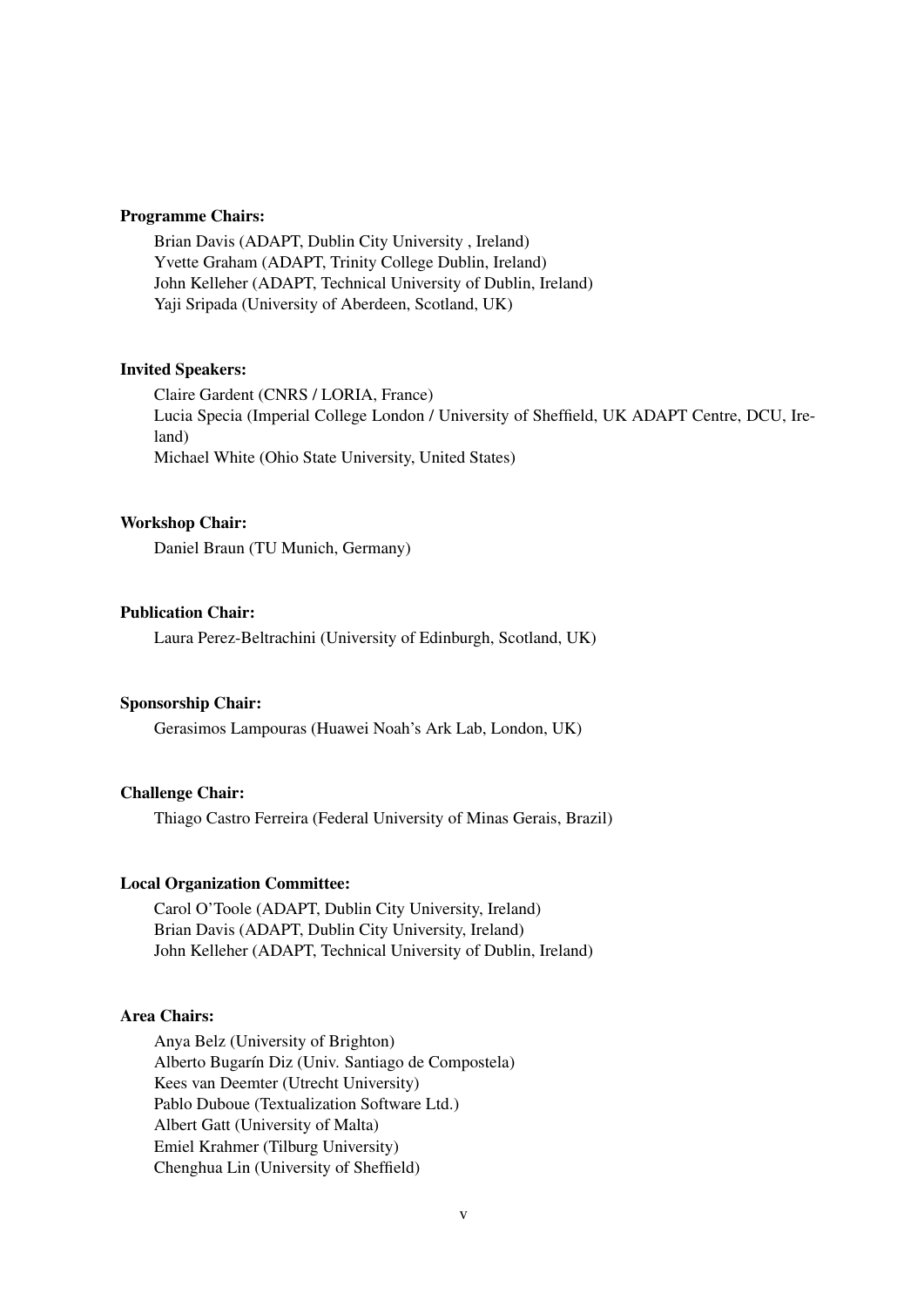Saad Mahamood (trivago N.V) David McDonald (Smart Information Flow Technologies (dba SIFT, LLC)) Emiel van Miltenburg (Tilburg center for Cognition and Communication (TiCC), Tilburg University) François Portet (Laboratoire d'Informatique de Grenoble) Ehud Reiter (University of Aberdeen) Kristina Striegnitz (Union College) Hiroya Takamura (Tokyo Institute of Technology) Mariët Theune (University of Twente) Michael White (The Ohio State University)

#### Program Committee:

Manex Agirrezabal (University of Copenhagen) Malihe Alikhani (Rutgers University) Jose Alonso (University of Santiago de Compostela) Jun Araki (Bosch Research) Anja Belz (University of Brighton) Jennifer Biggs (Defence Science and Technology Group) Nadjet Bouayad-Agha (NLP Consultant) Daniel Braun (TU Munich) Gordon Briggs (U.S. Naval Research Laboratory) Deng Cai (The Chinese University of Hong Kong) Thiago Castro Ferreira (Tilburg University) Yagmur Gizem Cinar (Naver Labs Europe) Guanyi Chen (Utrecht University) Elizabeth Clark (University of Washington) Brian Davis (Dublin City University) Nina Dethlefs (University of Hull) Martin Dominguez (Universidad Nacional de Cordoba) Pablo Duboue (Textualization Software Ltd.) Ondřej Dušek (Charles University) Macarena Espinilla Estévez (University of Jaén) Farhood Farahnak (Concordia University) Lorenzo Gatti (Human Media Interaction, University of Twente) Pablo Gervás (Universidad Complutense de Madrid) Kim Gerdes (Sorbonne Nouvelle) Dimitra Gkatzia (Edinburgh Napier University) Martijn Goudbeek (Tilburg University) Yvette Graham (ADAPT, Trinity College Dublin, Ireland) Hillary Harner (U.S. Naval Research Laboratory) Ting Han (National Institute of Advanced Industrial Science and Technology) Aki Harma (Philips Research) Sadid A. Hasan (Philips Research North America) Hiroaki Hayashi (Carnegie Mellon University) David M. Howcroft (Heriot-Watt University) Amy Isard (University of Hamburg) Takumi Ito (Tohoku University) Feng Ji (Alibaba Group) Ruud de Jong (University of Geneva)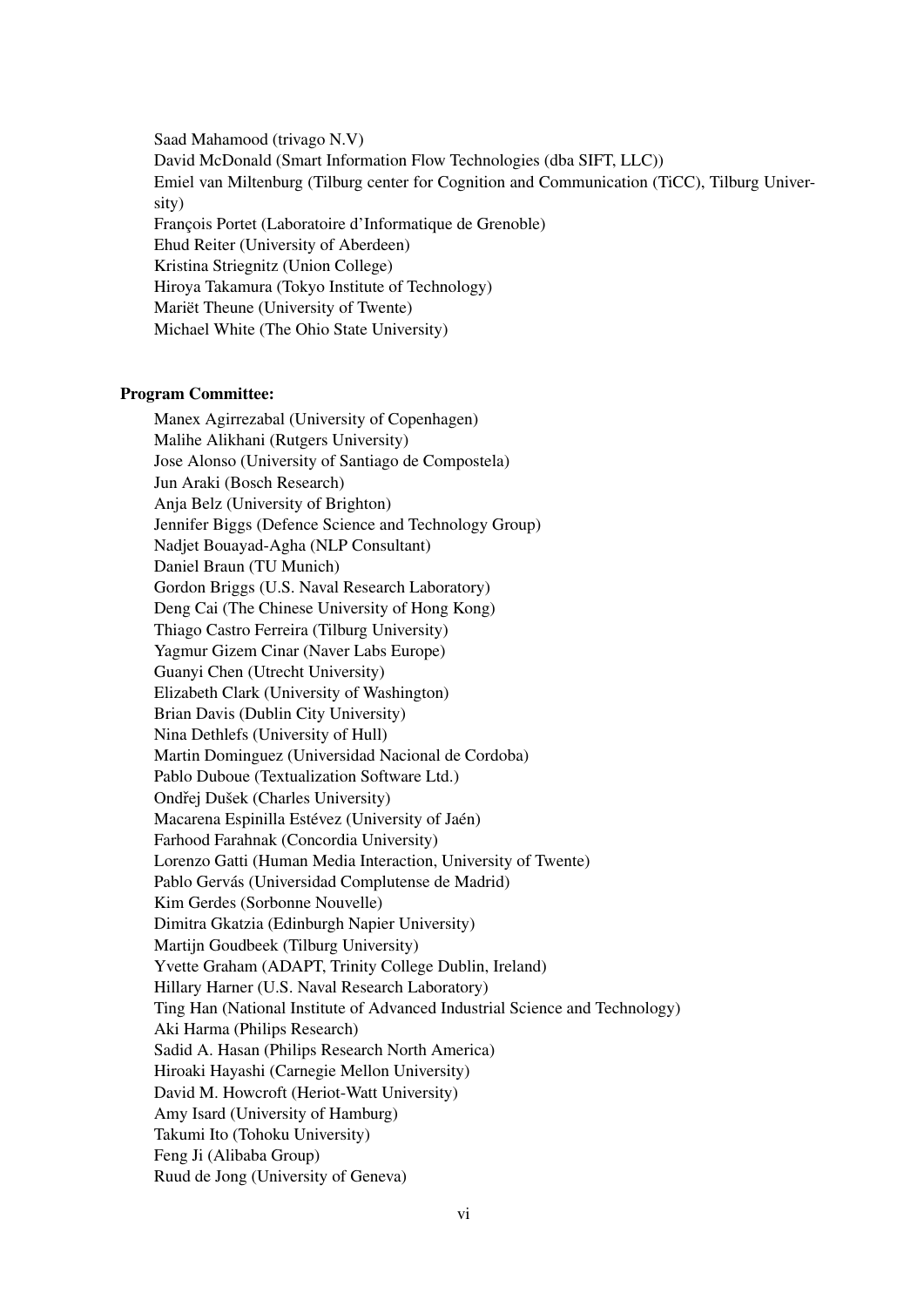Aditya Joshi (CSIRO) Mihir Kale (Google) Natthawut Kertkeidkachorn (National Institute of Advanced Industrial Science and Technology) Tatsuki Kuribayashi (Tohoku University) Cyril Labbe (UGA) Gerasimos Lampouras (Huawei Noah's Ark Lab) Maurice Langner (Ruhr-Universität Bochum) Xiao Li (University of Aberdeen) Lin Li (Qinghai Normal University) Tianyu Liu (Peking University) Elena Lloret (University of Alicante) Pablo Loyola (IBM Research) Edison Marrese-Taylor (The University of Tokyo) Antonio Valerio Miceli Barone (The University of Edinburgh) Simon Mille (Pompeu Fabra University) Diego Moussallem (Paderborn Univerisity) Jianmo Ni (University of California San Diego) Avinesh P.V.S (UKP Lab, Technische Universität Darmstadt) Steffen Pauws (Philips Research) Patrizia Paggio (Centre for Language Technology, University of Copenhagen) Laura Perez-Beltrachini (The University of Edinburgh) Pablo Pérez De Angelis (TuQuejaSuma) Paul Piwek (The Open University) Raheel Qader (Université Grenoble Alpes) Verena Rieser (Heriot Watt University) Wenge Rong (Beihang University) Daniel Sanchez (University of Granada) David Schlangen (University of Potsdam) Samira Shaikh (University of North Carolina - Charlotte ) Lei Shu (Department of Computer Science, University of Illinois at Chicago) Linfeng Song (University of Rochester) Balaji Vasan Srinivasan (Adobe Research) Somayajulu Sripada (University of Aberdeen) Shahbaz Syed (Leipzig University) Hiroya Takamura (Tokyo Institute of Technology) Craig Thomson (University of Aberdeen) Chris van der Lee (Tilburg University) Emiel van Miltenburg (Tilburg University) Keith VanderLinden (Calvin College) Tu Vu (University of Massachusetts Amherst) Stephen Wan (CSIRO) Qingyun Wang (University of Illinois at Urbana-Champaign) Di Wang (School of Computer Science, Carnegie Mellon University) Leo Wanner (ICREA and Pompeu Fabra University) Qiongkai Xu (The Australian National University and Data61) Chang Xu (Data61, CSIRO, Australia) Jin-ge Yao (Peking University) Sina Zarrieß (University of Jena) Zhirui Zhang (University of Science and Technology of China) Yinhe Zheng (Tsinghua University)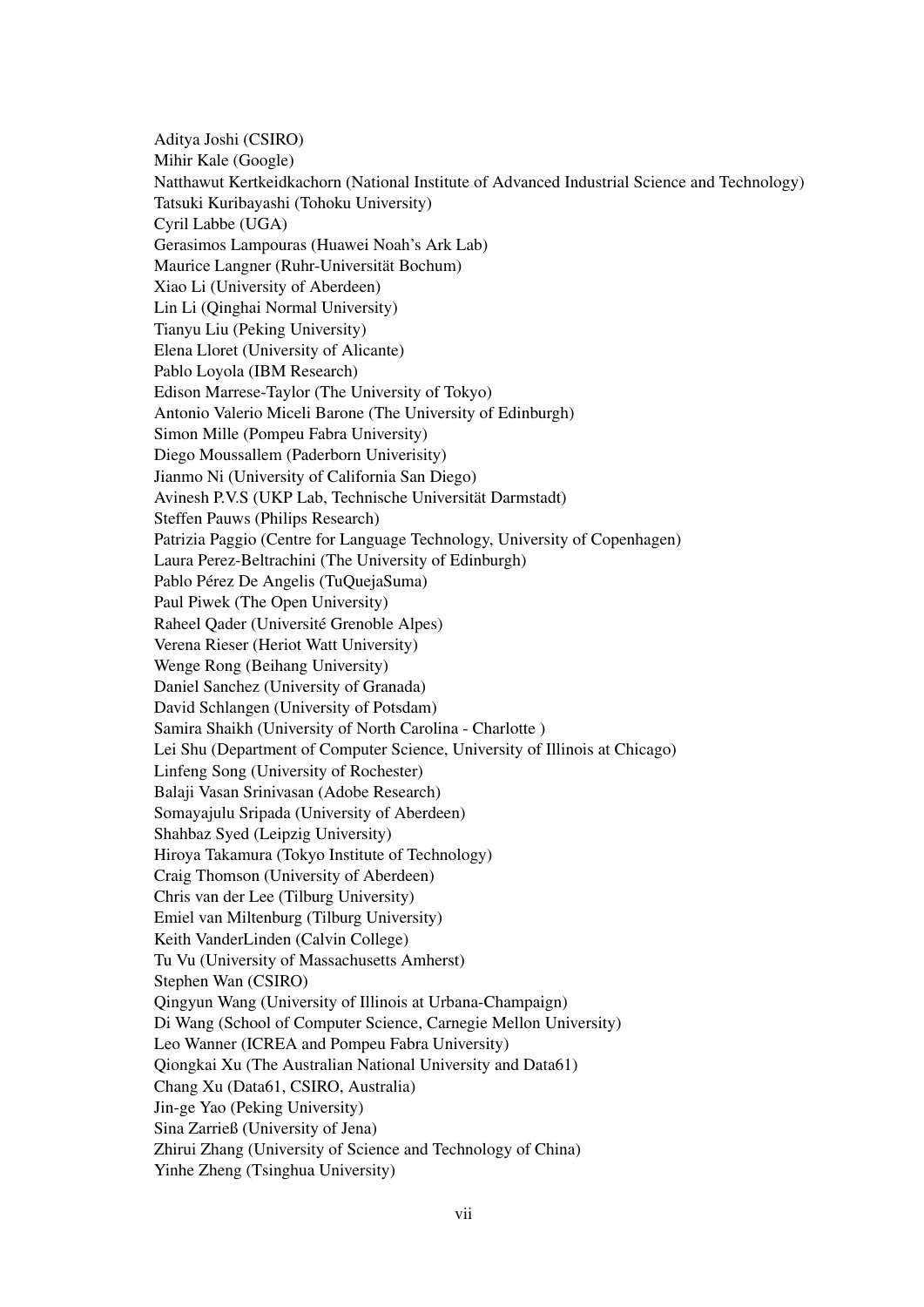Qingyu Zhou (Harbin Institute of Technology) Qile Zhu (University of Florida)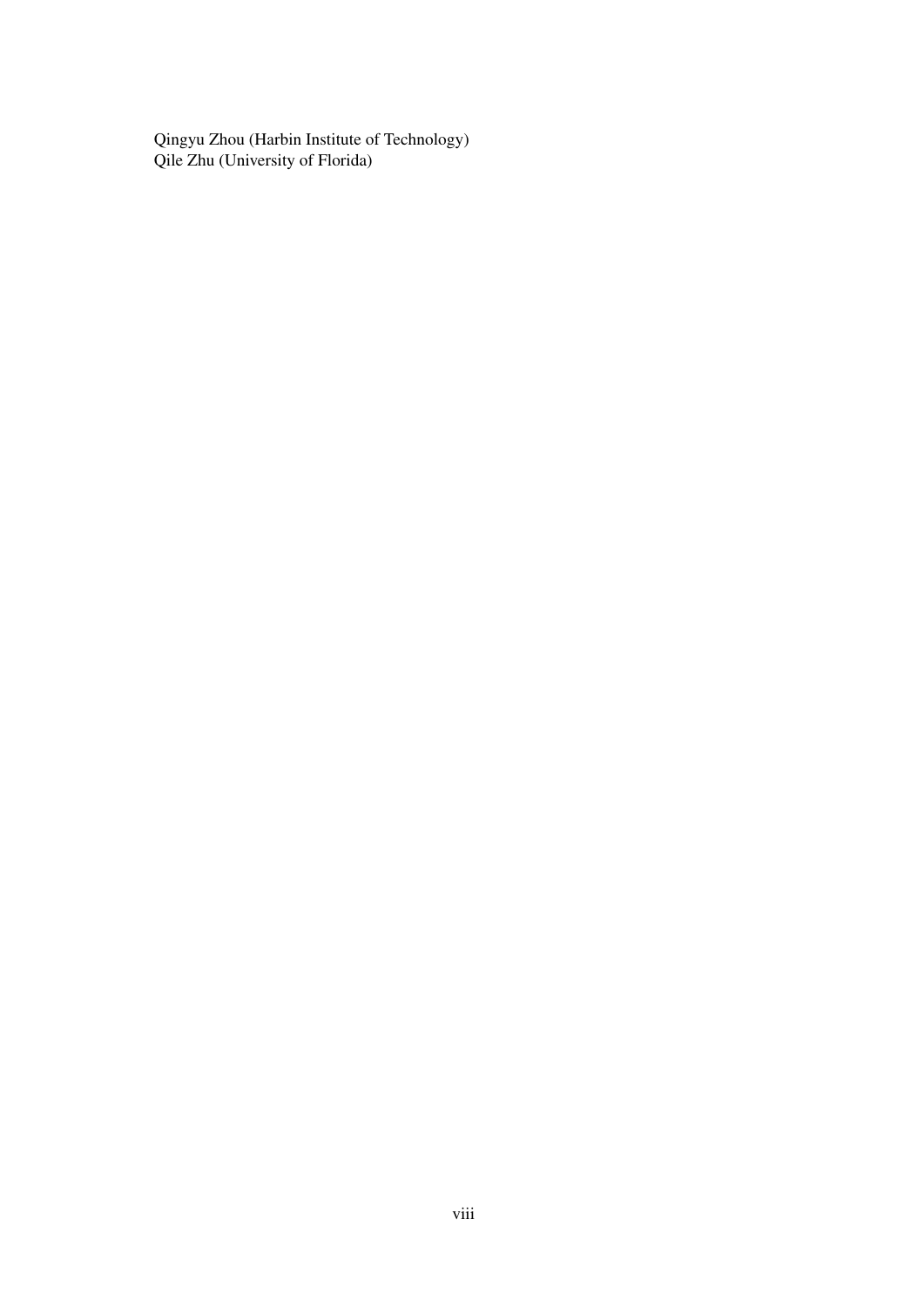# Table of Contents

| Memory Attentive Fusion: External Language Model Integration for Transformer-based Sequence-to-<br><b>Sequence Model</b><br>Mana Ihori, Ryo Masumura, Naoki Makishima, Tomohiro Tanaka, Akihiko Takashima and Shota |
|---------------------------------------------------------------------------------------------------------------------------------------------------------------------------------------------------------------------|
|                                                                                                                                                                                                                     |
| <b>Arabic NLG Language Functions</b>                                                                                                                                                                                |
| Generating Intelligible Plumitifs Descriptions: Use Case Application with Ethical Considerations<br>David Beauchemin, Nicolas Garneau, Eve Gaumond, Pierre-Luc Déziel, Richard Khoury and Luc                       |
| RecipeNLG: A Cooking Recipes Dataset for Semi-Structured Text Generation<br>Michał Bień, Michał Gilski, Martyna Maciejewska, Wojciech Taisner, Dawid Wisniewski and Ag-                                             |
| <b>Controlled Text Generation with Adversarial Learning</b>                                                                                                                                                         |
| Studying the Impact of Filling Information Gaps on the Output Quality of Neural Data-to-Text                                                                                                                        |
| Improving the Naturalness and Diversity of Referring Expression Generation models using Minimum<br><b>Risk Training</b>                                                                                             |
| Assessing Discourse Relations in Language Generation from GPT-2                                                                                                                                                     |
| Data-to-Text Generation with Iterative Text Editing                                                                                                                                                                 |
| The CACAPO Dataset: A Multilingual, Multi-Domain Dataset for Neural Pipeline and End-to-End<br><b>Data-to-Text Generation</b><br>Chris van der Lee, Chris Emmery, Sander Wubben and Emiel Krahmer  68               |
| Towards Generating Query to Perform Query Focused Abstractive Summarization using Pre-trained<br><b>Model</b>                                                                                                       |
| SimpleNLG-TI: Adapting SimpleNLG to Tibetan                                                                                                                                                                         |
| Machine Translation Pre-training for Data-to-Text Generation - A Case Study in Czech                                                                                                                                |
| Text-to-Text Pre-Training for Data-to-Text Tasks                                                                                                                                                                    |
| DaMata: A Robot-Journalist Covering the Brazilian Amazon Deforestation<br>André Luiz Rosa Teixeira, João Campos, Rossana Cunha, Thiago Castro Ferreira, Adriana Pagano                                              |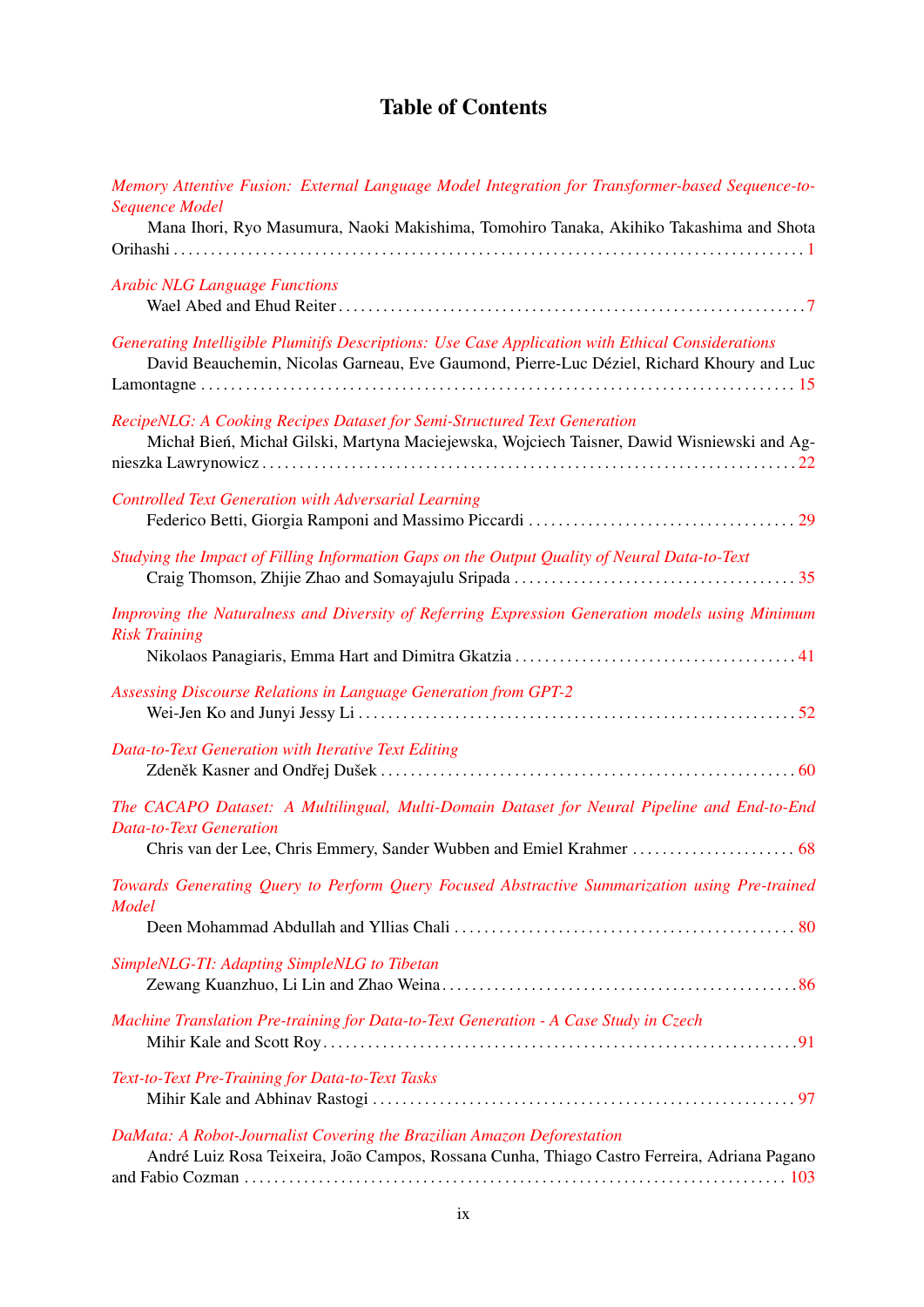| Generating Quantified Referring Expressions through Attention-Driven Incremental Perception                                                                                                                                                                                                          |
|------------------------------------------------------------------------------------------------------------------------------------------------------------------------------------------------------------------------------------------------------------------------------------------------------|
| Rich Syntactic and Semantic Information Helps Unsupervised Text Style Transfer                                                                                                                                                                                                                       |
| PARENTing via Model-Agnostic Reinforcement Learning to Correct Pathological Behaviors in Data-to-<br><b>Text Generation</b><br>Clement Rebuffel, Laure Soulier, Geoffrey Scoutheeten and Patrick Gallinari  120                                                                                      |
| Evaluating Semantic Accuracy of Data-to-Text Generation with Natural Language Inference                                                                                                                                                                                                              |
| Chart-to-Text: Generating Natural Language Descriptions for Charts by Adapting the Transformer<br><b>Model</b>                                                                                                                                                                                       |
|                                                                                                                                                                                                                                                                                                      |
| Market Comment Generation from Data with Noisy Alignments<br>Yumi Hamazono, Yui Uehara, Hiroshi Noji, Yusuke Miyao, Hiroya Takamura and Ichiro Kobayashi<br>148                                                                                                                                      |
| A Gold Standard Methodology for Evaluating Accuracy in Data-To-Text Systems                                                                                                                                                                                                                          |
| Twenty Years of Confusion in Human Evaluation: NLG Needs Evaluation Sheets and Standardised Def-<br>initions<br>David M. Howcroft, Anya Belz, Miruna-Adriana Clinciu, Dimitra Gkatzia, Sadid A. Hasan, Saad<br>Mahamood, Simon Mille, Emiel van Miltenburg, Sashank Santhanam and Verena Rieser  169 |
| Disentangling the Properties of Human Evaluation Methods: A Classification System to Support Com-<br>parability, Meta-Evaluation and Reproducibility Testing                                                                                                                                         |
|                                                                                                                                                                                                                                                                                                      |
| Stable Style Transformer: Delete and Generate Approach with Encoder-Decoder for Text Style Transfer                                                                                                                                                                                                  |
| Listener's Social Identity Matters in Personalised Response Generation                                                                                                                                                                                                                               |
| Understanding and Explicitly Measuring Linguistic and Stylistic Properties of Deception via Generation<br>and Translation                                                                                                                                                                            |
| <b>Shared Task on Evaluating Accuracy</b>                                                                                                                                                                                                                                                            |
| ReproGen: Proposal for a Shared Task on Reproducibility of Human Evaluations in NLG<br>Anya Belz, Shubham Agarwal, Anastasia Shimorina and Ehud Reiter 232                                                                                                                                           |
| Task Proposal: Abstractive Snippet Generation for Web Pages<br>Shahbaz Syed, Wei-Fan Chen, Matthias Hagen, Benno Stein, Henning Wachsmuth and Martin                                                                                                                                                 |
| BERT-Based Simplification of Japanese Sentence-Ending Predicates in Descriptive Text                                                                                                                                                                                                                 |
|                                                                                                                                                                                                                                                                                                      |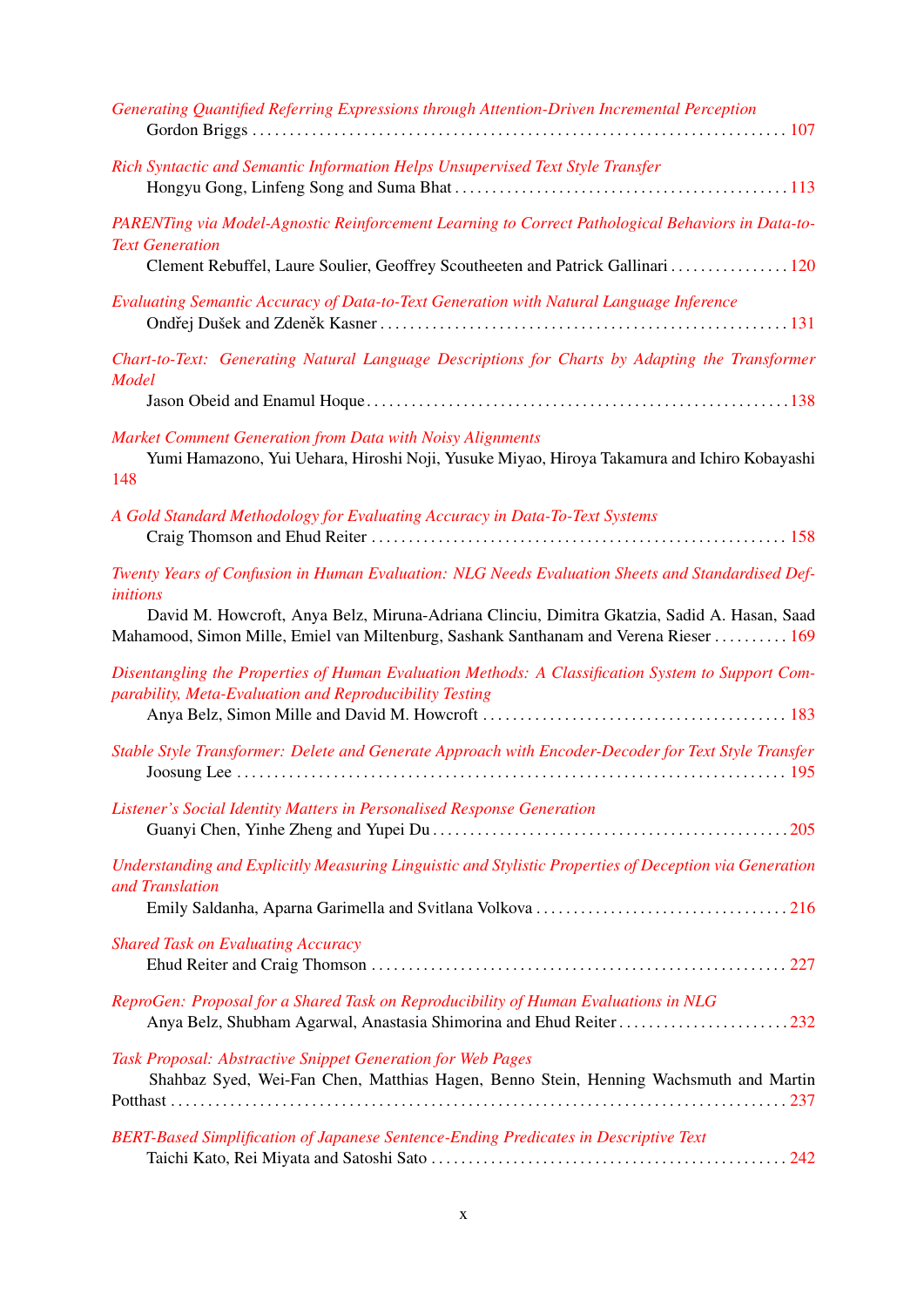| Amplifying the Range of News Stories with Creativity: Methods and their Evaluation, in Portuguese                                                                                                                          |
|----------------------------------------------------------------------------------------------------------------------------------------------------------------------------------------------------------------------------|
| Lessons from Computational Modelling of Reference Production in Mandarin and English                                                                                                                                       |
| Generating Varied Training Corpora in Runyankore Using a Combined Semantic and Syntactic, Pattern-<br><b>Grammar-based Approach</b>                                                                                        |
| Schema-Guided Natural Language Generation<br>Yuheng Du, Shereen Oraby, Vittorio Perera, Minmin Shen, Anjali Narayan-Chen, Tagyoung Chung,                                                                                  |
| OMEGA : A probabilistic approach to referring expression generation in a virtual environment                                                                                                                               |
| Neural NLG for Methodius: From RST Meaning Representations to Texts<br>Symon Stevens-Guille, Aleksandre Maskharashvili, Amy Isard, Xintong Li and Michael White306                                                         |
| From "Before" to "After": Generating Natural Language Instructions from Image Pairs in a Simple<br><b>Visual Domain</b><br>Robin Rojowiec, Jana Götze, Philipp Sadler, Henrik Voigt, Sina Zarrieß and David Schlangen. 316 |
| What BERT Sees: Cross-Modal Transfer for Visual Question Generation<br>Thomas Scialom, Patrick Bordes, Paul-Alexis Dray, Jacopo Staiano and Patrick Gallinari  327                                                         |
| When an Image Tells a Story: The Role of Visual and Semantic Information for Generating Paragraph<br><b>Descriptions</b>                                                                                                   |
| Transformer based Natural Language Generation for Question-Answering                                                                                                                                                       |
| Rapformer: Conditional Rap Lyrics Generation with Denoising Autoencoders                                                                                                                                                   |
| Reducing Non-Normative Text Generation from Language Models<br>Xiangyu Peng, Siyan Li, Spencer Frazier and Mark Riedl374                                                                                                   |
| ReviewRobot: Explainable Paper Review Generation based on Knowledge Synthesis<br>Qingyun Wang, Qi Zeng, Lifu Huang, Kevin Knight, Heng Ji and Nazneen Fatema Rajani  384                                                   |
| <b>Gradations of Error Severity in Automatic Image Descriptions</b><br>Emiel van Miltenburg, Wei-Ting Lu, Emiel Krahmer, Albert Gatt, Guanyi Chen, Lin Li and Kees                                                         |
| Policy-Driven Neural Response Generation for Knowledge-Grounded Dialog Systems<br>Behnam Hedayatnia, Karthik Gopalakrishnan, Seokhwan Kim, Yang Liu, Mihail Eric and Dilek                                                 |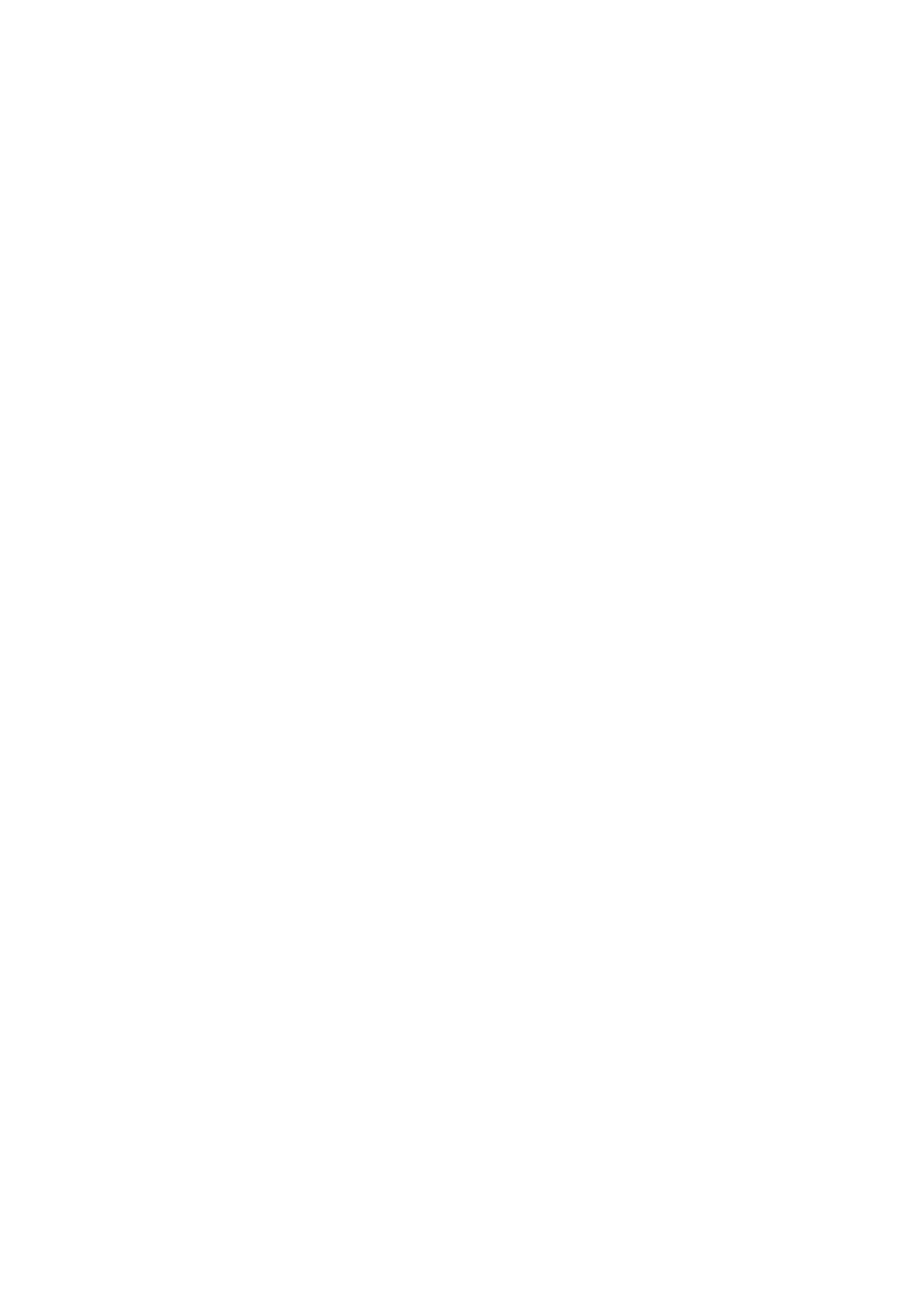## Conference Program

#### Tuesday December 15, 2020

#### 12:00–14:50 Workshop 1: 1st Workshop on Discourse Theories for Text Planning

## 14:50–16:00 *Lunch with exhibition, meeting hub and poster gallery*

## *[Memory Attentive Fusion: External Language Model Integration for Transformer](#page-0-0)[based Sequence-to-Sequence Model](#page-0-0)*

Mana Ihori, Ryo Masumura, Naoki Makishima, Tomohiro Tanaka, Akihiko Takashima and Shota Orihashi

*[Arabic NLG Language Functions](#page-0-0)* Wael Abed and Ehud Reiter

## *[Generating Intelligible Plumitifs Descriptions: Use Case Application with Ethical](#page-0-0) [Considerations](#page-0-0)*

David Beauchemin, Nicolas Garneau, Eve Gaumond, Pierre-Luc Déziel, Richard Khoury and Luc Lamontagne

*[RecipeNLG: A Cooking Recipes Dataset for Semi-Structured Text Generation](#page-0-0)* Michał Bień, Michał Gilski, Martyna Maciejewska, Wojciech Taisner, Dawid Wisniewski and Agnieszka Lawrynowicz

*[Controlled Text Generation with Adversarial Learning](#page-0-0)* Federico Betti, Giorgia Ramponi and Massimo Piccardi

*[Studying the Impact of Filling Information Gaps on the Output Quality of Neural](#page-0-0) [Data-to-Text](#page-0-0)*

Craig Thomson, Zhijie Zhao and Somayajulu Sripada

*[Improving the Naturalness and Diversity of Referring Expression Generation mod](#page-0-0)[els using Minimum Risk Training](#page-0-0)* Nikolaos Panagiaris, Emma Hart and Dimitra Gkatzia

*[Assessing Discourse Relations in Language Generation from GPT-2](#page-0-0)* Wei-Jen Ko and Junyi Jessy Li

*[Data-to-Text Generation with Iterative Text Editing](#page-0-0)* Zdeněk Kasner and Ondřej Dušek

*[The CACAPO Dataset: A Multilingual, Multi-Domain Dataset for Neural Pipeline](#page-0-0) [and End-to-End Data-to-Text Generation](#page-0-0)* Chris van der Lee, Chris Emmery, Sander Wubben and Emiel Krahmer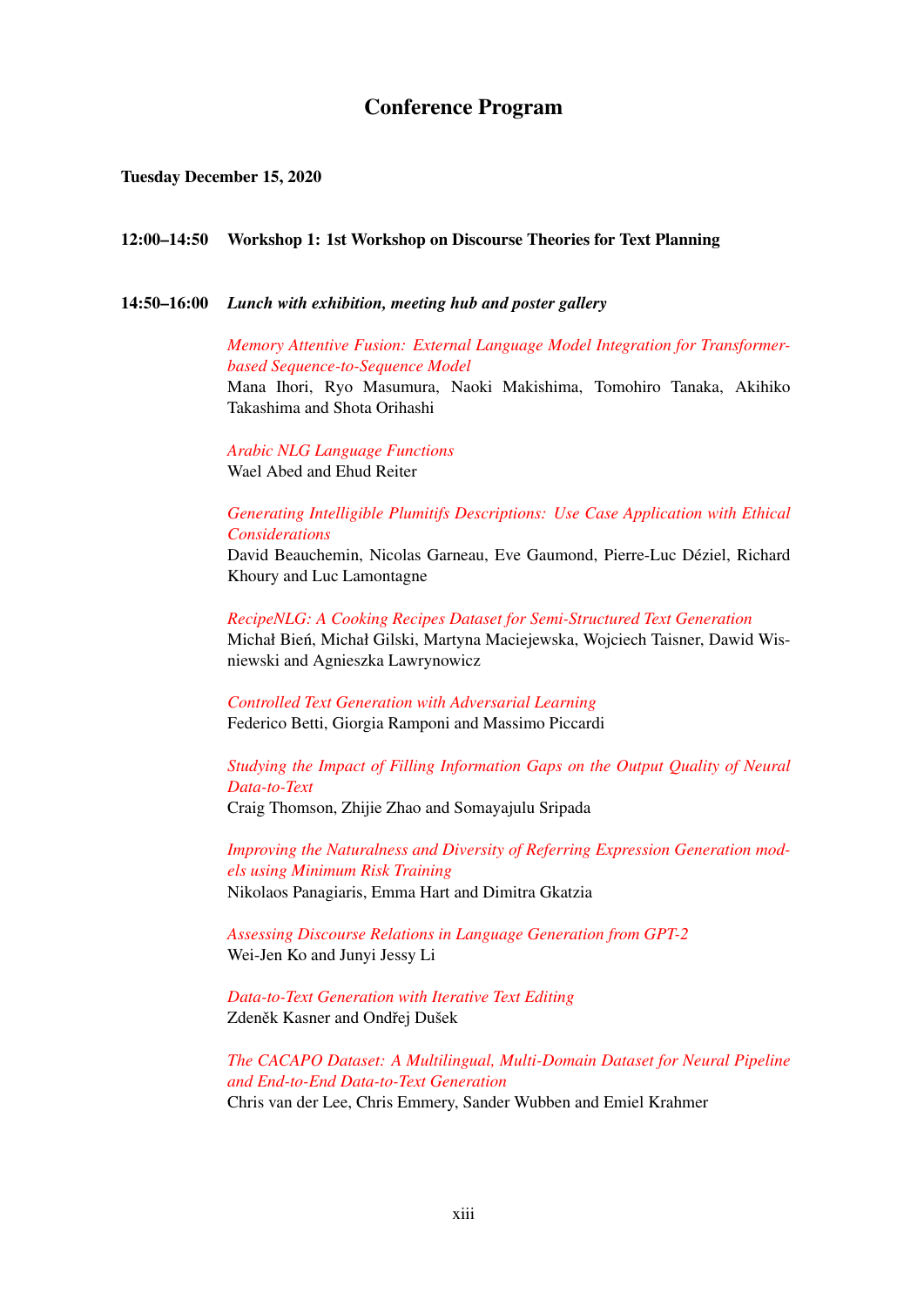## Tuesday December 15, 2020 (continued)

*[Towards Generating Query to Perform Query Focused Abstractive Summarization](#page-0-0) [using Pre-trained Model](#page-0-0)* Deen Mohammad Abdullah and Yllias Chali

*[SimpleNLG-TI: Adapting SimpleNLG to Tibetan](#page-0-0)* Zewang Kuanzhuo, Li Lin and Zhao Weina

*[Machine Translation Pre-training for Data-to-Text Generation - A Case Study in](#page-0-0) [Czech](#page-0-0)*

Mihir Kale and Scott Roy

*[Text-to-Text Pre-Training for Data-to-Text Tasks](#page-0-0)* Mihir Kale and Abhinav Rastogi

*[DaMata: A Robot-Journalist Covering the Brazilian Amazon Deforestation](#page-0-0)* André Luiz Rosa Teixeira, João Campos, Rossana Cunha, Thiago Castro Ferreira, Adriana Pagano and Fabio Cozman

*[Generating Quantified Referring Expressions through Attention-Driven Incremental](#page-0-0) [Perception](#page-0-0)* Gordon Briggs

*[Rich Syntactic and Semantic Information Helps Unsupervised Text Style Transfer](#page-0-0)* Hongyu Gong, Linfeng Song and Suma Bhat

16:00–16:15 *Welcome*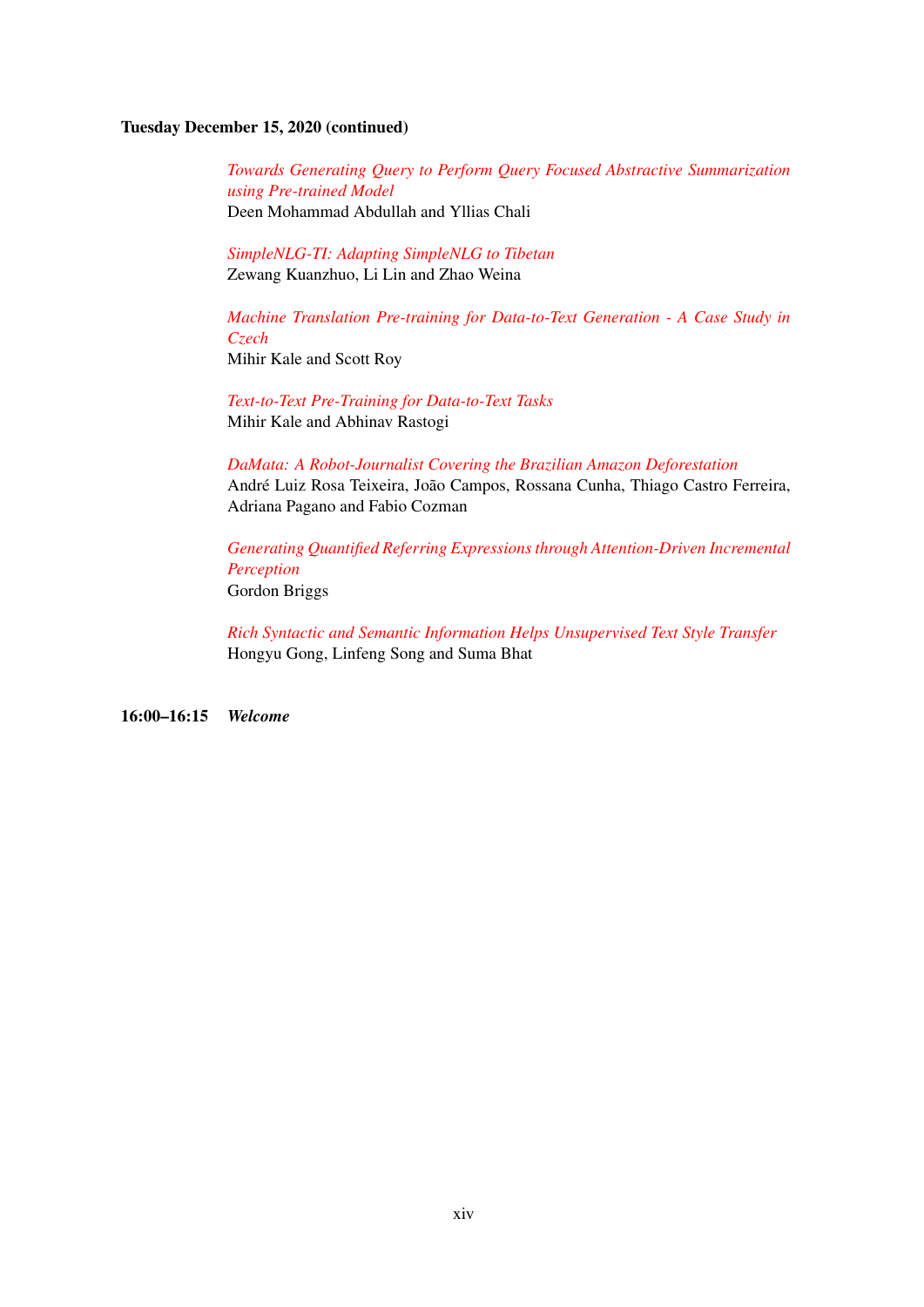## Tuesday December 15, 2020 (continued)

#### 16:15–17:35 Oral Session 1: Data-to-Text Generation

*[PARENTing via Model-Agnostic Reinforcement Learning to Correct Pathological](#page-0-0) [Behaviors in Data-to-Text Generation](#page-0-0)* Clement Rebuffel, Laure Soulier, Geoffrey Scoutheeten and Patrick Gallinari

*[Evaluating Semantic Accuracy of Data-to-Text Generation with Natural Language](#page-0-0) [Inference](#page-0-0)* Ondřej Dušek and Zdeněk Kasner

*[Chart-to-Text: Generating Natural Language Descriptions for Charts by Adapting](#page-0-0) [the Transformer Model](#page-0-0)* Jason Obeid and Enamul Hoque

*[Market Comment Generation from Data with Noisy Alignments](#page-0-0)* Yumi Hamazono, Yui Uehara, Hiroshi Noji, Yusuke Miyao, Hiroya Takamura and Ichiro Kobayashi

17:40–18:25 Keynote 1: Claire Gardent *Generating from Abstract Meaning Representations into 21 Languages*

#### Wednesday December 16, 2020

## 12:00–13:00 Oral Session 2: Evaluation

*[A Gold Standard Methodology for Evaluating Accuracy in Data-To-Text Systems](#page-0-0)* Craig Thomson and Ehud Reiter

*[Twenty Years of Confusion in Human Evaluation: NLG Needs Evaluation Sheets](#page-0-0) [and Standardised Definitions](#page-0-0)*

David M. Howcroft, Anya Belz, Miruna-Adriana Clinciu, Dimitra Gkatzia, Sadid A. Hasan, Saad Mahamood, Simon Mille, Emiel van Miltenburg, Sashank Santhanam and Verena Rieser

*[Disentangling the Properties of Human Evaluation Methods: A Classification Sys](#page-0-0)[tem to Support Comparability, Meta-Evaluation and Reproducibility Testing](#page-0-0)* Anya Belz, Simon Mille and David M. Howcroft

13:00–13:20 *Coffee/Tea Break*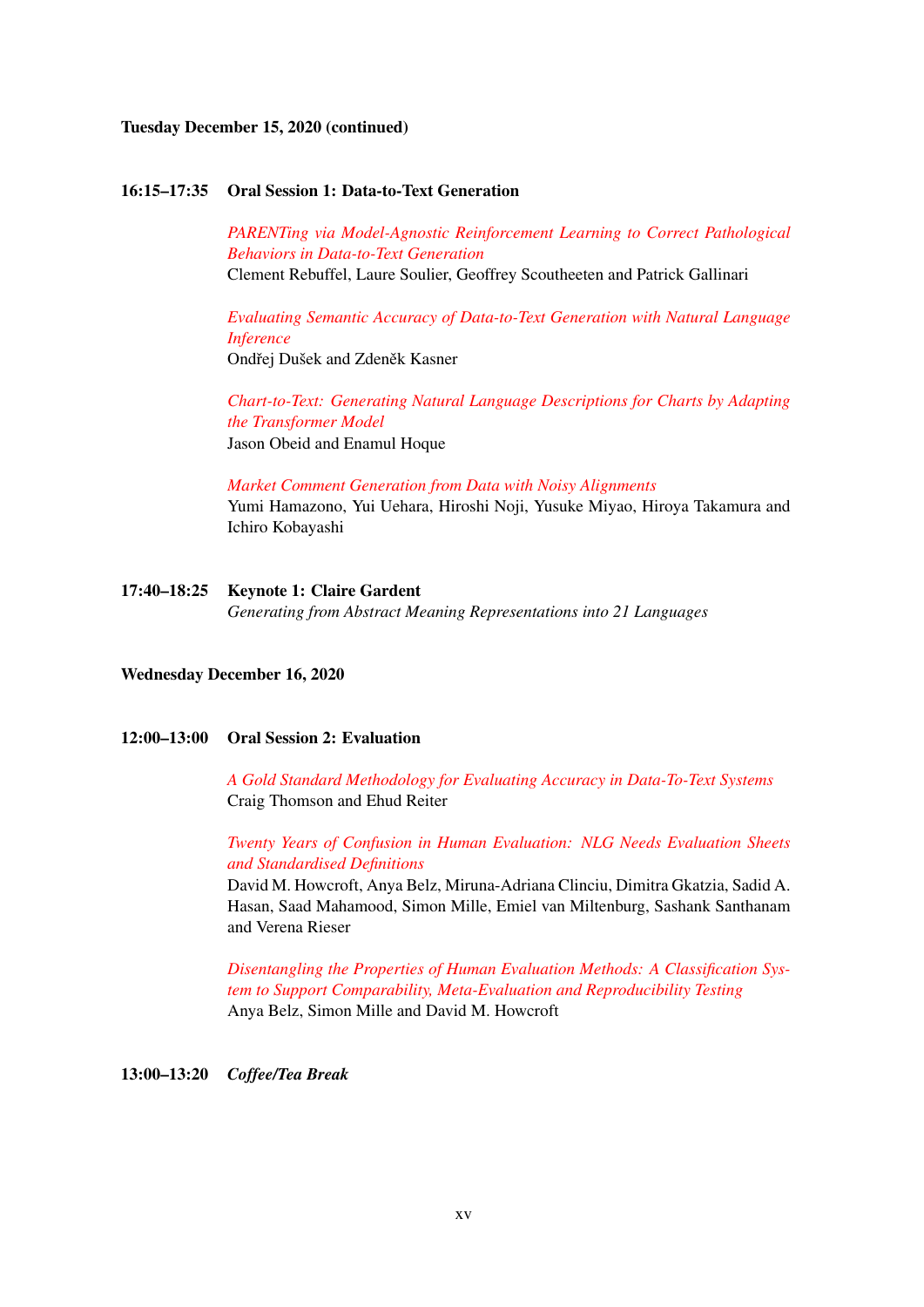## Wednesday December 16, 2020 (continued)

#### 13:20–14:20 Oral Session 3: Style Modelling in NLG

*[Stable Style Transformer: Delete and Generate Approach with Encoder-Decoder](#page-0-0) [for Text Style Transfer](#page-0-0)* Joosung Lee

*[Listener's Social Identity Matters in Personalised Response Generation](#page-0-0)* Guanyi Chen, Yinhe Zheng and Yupei Du

*[Understanding and Explicitly Measuring Linguistic and Stylistic Properties of De](#page-0-0)[ception via Generation and Translation](#page-0-0)* Emily Saldanha, Aparna Garimella and Svitlana Volkova

- 14:25–15:10 Keynote 2: Lucia Specia *Challenges in Evaluating Language Output Tasks*
- 15:00–16:00 *Lunch with exhibition, meeting hub and poster gallery*

#### 16:15–17:15 Generation Challenges Special Session

*[Shared Task on Evaluating Accuracy](#page-0-0)* Ehud Reiter and Craig Thomson

*[ReproGen: Proposal for a Shared Task on Reproducibility of Human Evaluations in](#page-0-0) [NLG](#page-0-0)*

Anya Belz, Shubham Agarwal, Anastasia Shimorina and Ehud Reiter

*[Task Proposal: Abstractive Snippet Generation for Web Pages](#page-0-0)* Shahbaz Syed, Wei-Fan Chen, Matthias Hagen, Benno Stein, Henning Wachsmuth and Martin Potthast

17:15–17:30 *Coffee/Tea Break*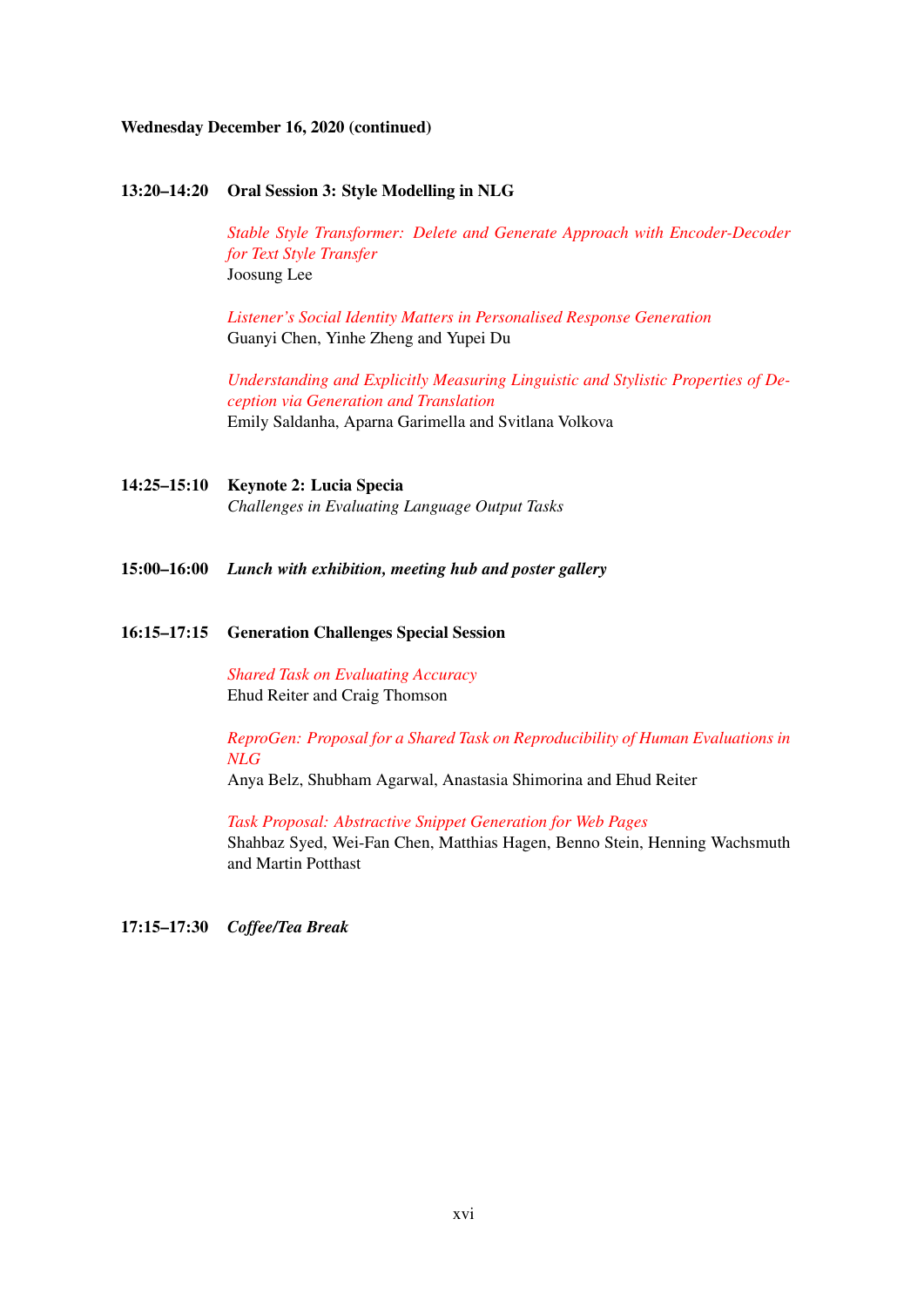## Wednesday December 16, 2020 (continued)

#### 17:30–18:50 Oral Session 4: NLG Beyond English

*[BERT-Based Simplification of Japanese Sentence-Ending Predicates in Descriptive](#page-0-0) [Text](#page-0-0)*

Taichi Kato, Rei Miyata and Satoshi Sato

*[Amplifying the Range of News Stories with Creativity: Methods and their Evalua](#page-0-0)[tion, in Portuguese](#page-0-0)* Rui Mendes and Hugo Gonçalo Oliveira

*[Lessons from Computational Modelling of Reference Production in Mandarin and](#page-0-0) [English](#page-0-0)* Guanyi Chen and Kees van Deemter

*[Generating Varied Training Corpora in Runyankore Using a Combined Semantic](#page-0-0) [and Syntactic, Pattern-Grammar-based Approach](#page-0-0)* Joan Byamugisha

## Thursday December 17, 2020

#### 12:00–13:00 Oral Session 5: Document Planning

*[Schema-Guided Natural Language Generation](#page-0-0)* Yuheng Du, Shereen Oraby, Vittorio Perera, Minmin Shen, Anjali Narayan-Chen, Tagyoung Chung, Anushree Venkatesh and Dilek Hakkani-Tur

*[OMEGA : A probabilistic approach to referring expression generation in a virtual](#page-0-0) [environment](#page-0-0)* Maurice Langner

*[Neural NLG for Methodius: From RST Meaning Representations to Texts](#page-0-0)* Symon Stevens-Guille, Aleksandre Maskharashvili, Amy Isard, Xintong Li and Michael White

13:00–13:15 *Coffee/Tea Break*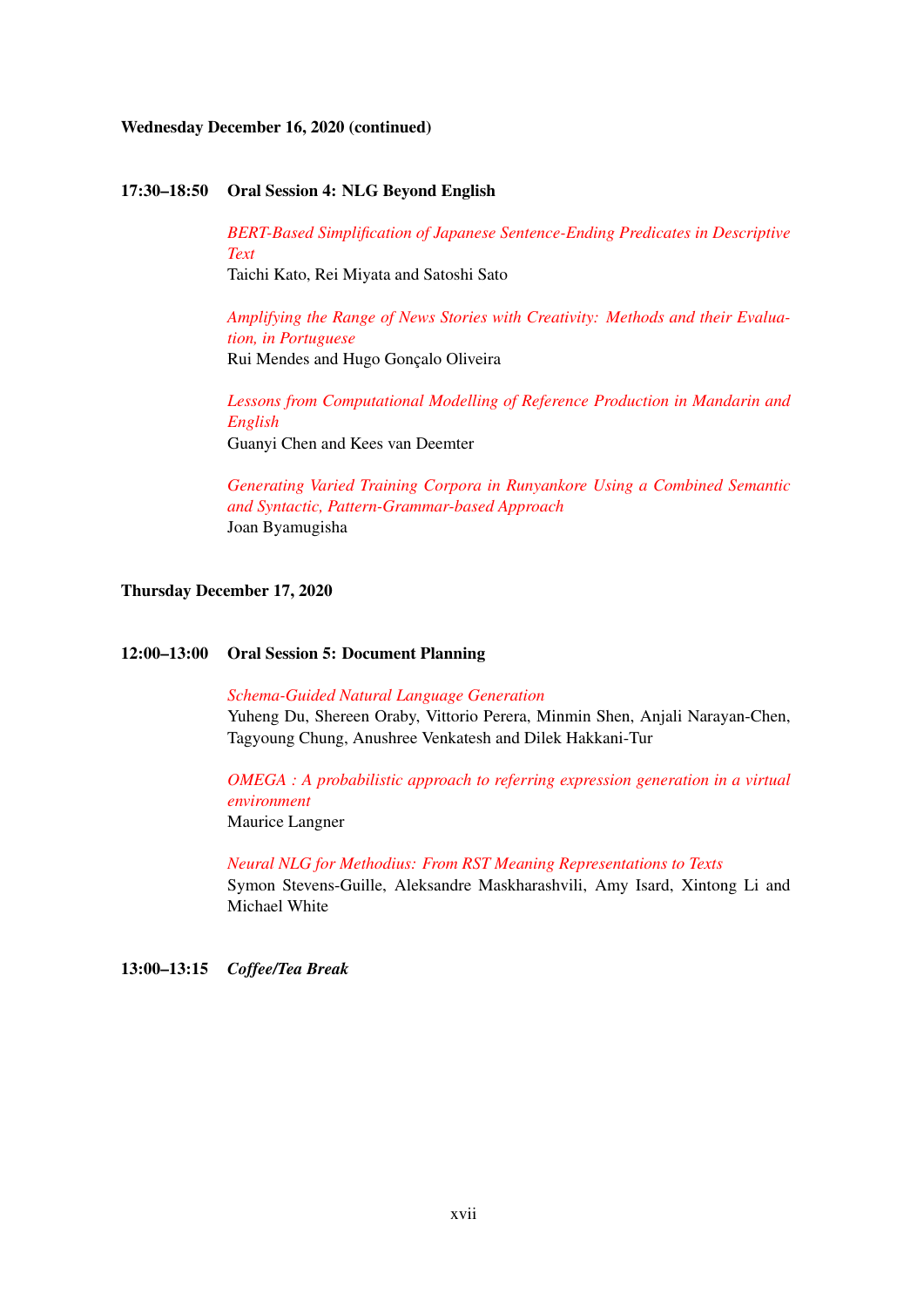## Thursday December 17, 2020 (continued)

#### 13:15–14:15 Oral Session 6: NLG and Vision

*[From "Before" to "After": Generating Natural Language Instructions from Image](#page-0-0) [Pairs in a Simple Visual Domain](#page-0-0)* Robin Rojowiec, Jana Götze, Philipp Sadler, Henrik Voigt, Sina Zarrieß and David Schlangen

*[What BERT Sees: Cross-Modal Transfer for Visual Question Generation](#page-0-0)* Thomas Scialom, Patrick Bordes, Paul-Alexis Dray, Jacopo Staiano and Patrick Gallinari

*[When an Image Tells a Story: The Role of Visual and Semantic Information for](#page-0-0) [Generating Paragraph Descriptions](#page-0-0)* Nikolai Ilinykh and Simon Dobnik

#### 14:15–15:00 *Lunch*

## 15:00–16:00 Oral Session 7: Transformer-based NLG Systems

*[Tansformer based Natural Language Generation for Question-Answering](#page-0-0)* Imen Akermi, Johannes Heinecke and Frédéric Herledan

*[Rapformer: Conditional Rap Lyrics Generation with Denoising Autoencoders](#page-0-0)* Nikola I. Nikolov, Eric Malmi, Curtis Northcutt and Loreto Parisi

*[Reducing Non-Normative Text Generation from Language Models](#page-0-0)* Xiangyu Peng, Siyan Li, Spencer Frazier and Mark Riedl

16:00–16:15 *Coffee/Tea Break*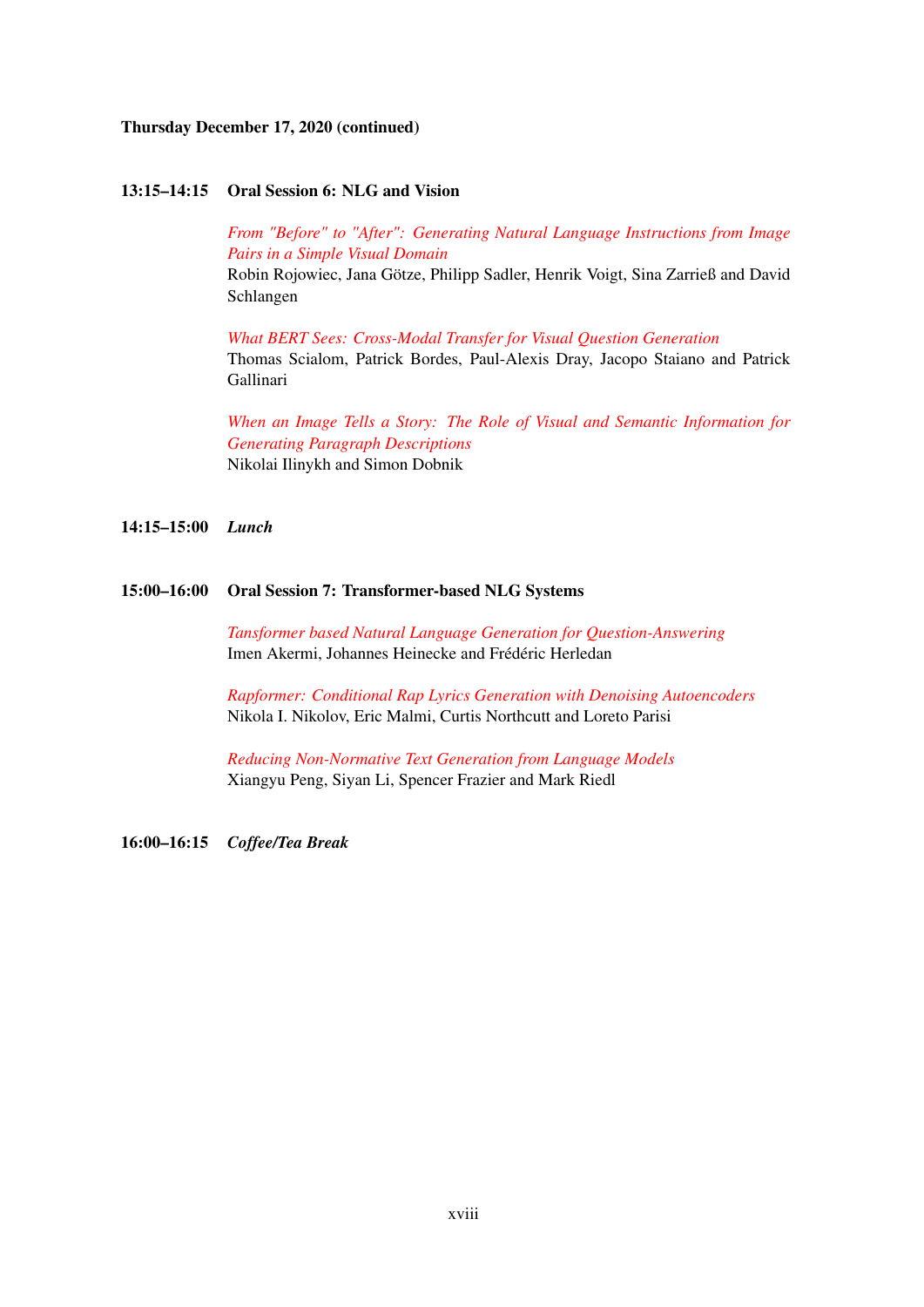## Thursday December 17, 2020 (continued)

## 16:15–17:15 Oral Session 8: Knowledge Guided NLG Models

*[ReviewRobot: Explainable Paper Review Generation based on Knowledge Synthe](#page-0-0)[sis](#page-0-0)*

Qingyun Wang, Qi Zeng, Lifu Huang, Kevin Knight, Heng Ji and Nazneen Fatema Rajani

*[Gradations of Error Severity in Automatic Image Descriptions](#page-0-0)*

Emiel van Miltenburg, Wei-Ting Lu, Emiel Krahmer, Albert Gatt, Guanyi Chen, Lin Li and Kees van Deemter

*[Policy-Driven Neural Response Generation for Knowledge-Grounded Dialog Sys](#page-0-0)[tems](#page-0-0)*

Behnam Hedayatnia, Karthik Gopalakrishnan, Seokhwan Kim, Yang Liu, Mihail Eric and Dilek Hakkani-Tur

17:20–18:05 Keynote 3: Michael White *Data-Efficient Modeling for Compositional Neural NLG*

#### Friday December 18, 2020

- 11:00–18:20 Workshop 2: 2nd Workshop on Interactive Natural Language Technology for Explainable Artificial Intelligence (NL4XAI)
- 11:00–18:20 Workshop 3: 2nd Workshop on Natural Language Generation for Human-Robot Interaction (NLG4HRI)
- 11:00–18:20 Workshop 4: 1st Workshop on Evaluating NLG Evaluation